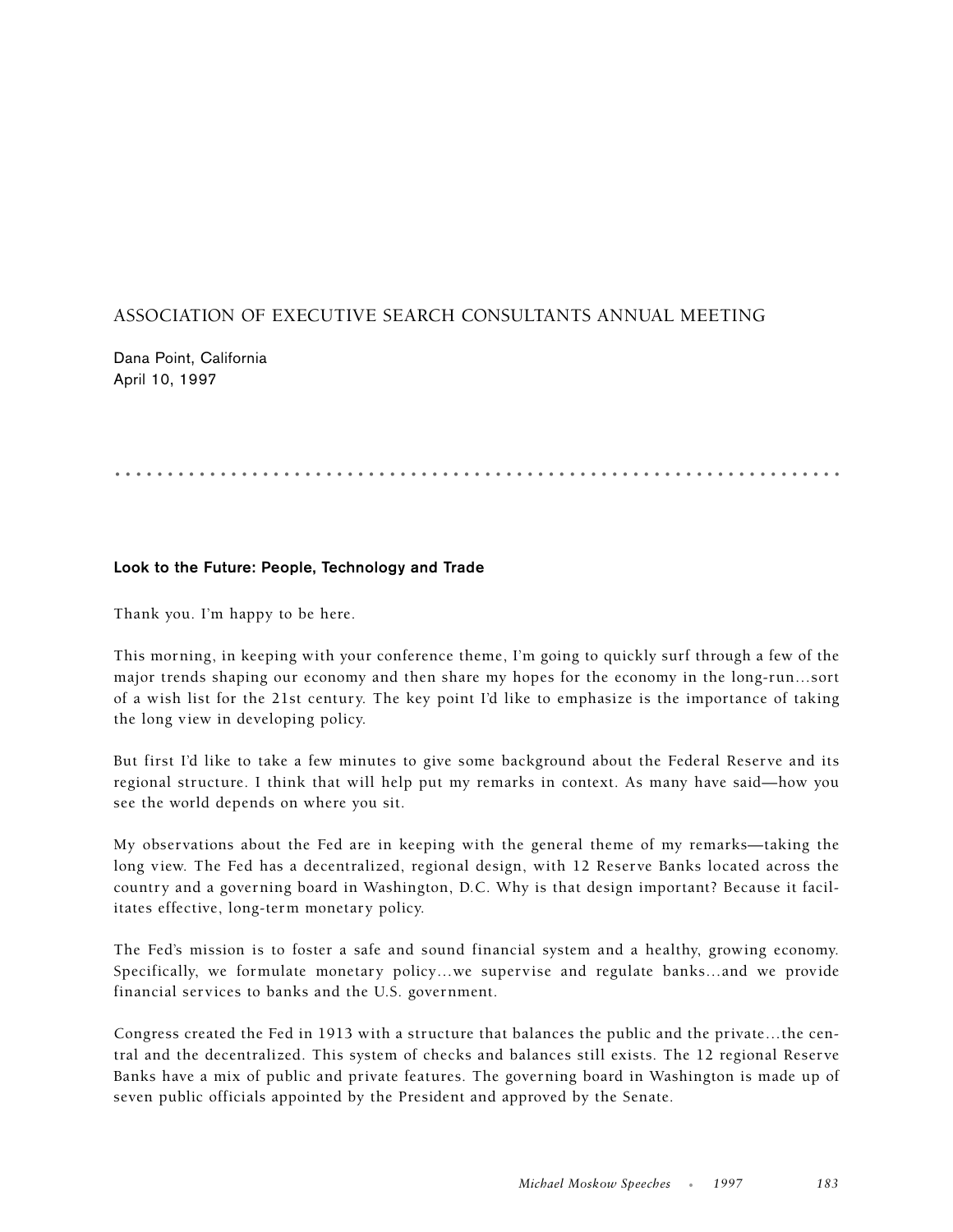Congress insulated the Fed from day-to-day political pressures. Why? The reason is that there's always the temptation for elected representatives to stimulate the economy periodically. That may be appropriate at times. But you need to do it in response to the business cycle—not the election cycle. The central issue is balancing short-term gains against long-term considerations.

To help the Fed focus on the long term, Congress provided fourteen-year terms for the Board of Governors. Congress also freed the Fed from depending on appropriations to meet its expenses. Congress does review our budget, however. And we turn over more than 90 percent of our earnings to the Treasury every year. So we're insulated from political pressures, but we're ultimately accountable to Congress and the American people.

The Chicago Fed and the other Reserve Banks have a number of private sector characteristics. For example, each Reserve Bank has a board of directors. Each board consists of leading private citizens in the region. The directors are responsible for appointing Reserve Bank presidents, with the approval of the Federal Reserve Board in Washington. And, as I mentioned, the Reserve Banks sell financial services such as check processing, competing in the marketplace to do so.

The Fed's regional, independent structure has two major advantages. It insulates us from narrow influences. And it helps us gather information and ideas from all over the country. The Fed's structure is vital for developing effective policy. Our economy is in solid shape due in part to the Fed's ability to take a longer-term view. Our structure helps us maintain a delicate balance. It helps us focus on policy, not politics.

Now I'd like to turn to the major changes affecting the economy—people, technology, and trade.

First, technology. As Fed Chairman Alan Greenspan has pointed out, the U.S. economy has been transformed by a rare event. Every hundred years or so, we've seen an advance in technology that dramatically changes the structure of our economy. Our economy today has been transformed by the invention of the transistor and the integrated circuit. The modern computer and telecommunication and satellite technologies soon followed. The result has been a shift from the industrial age to the information age. Brain power has replaced horse power. Abstract ideas and concepts are more important than physical brawn.

Francis Bacon said, "Knowledge is power." He only had a quill pen at his disposal. We have the technology to produce and transmit information in less time than it takes to say "instant." Information has become a major product of our economy. It's a pervasive feature in our daily lives—from bank cards to bar codes. Technology invigorated our service economy and rejuvenated our manufacturing sector. Our industries now are more productive, efficient, and competitive.

The second major force changing our economy is globalization. We all know we're living in a shrinking globe. That's why the events of the past decade are so promising. The world is shrinking, but our opportunities are expanding. There are democracies in Eastern Europe and two stock markets in China. Western Europe is overcoming the barriers of a thousand years to achieve economic and political union.

Of course, all is not perfect. China wants our technology, not our idealogy. The people of Eastern Europe and Russia are free to renew every feud since the Crusades. Free markets have emerged in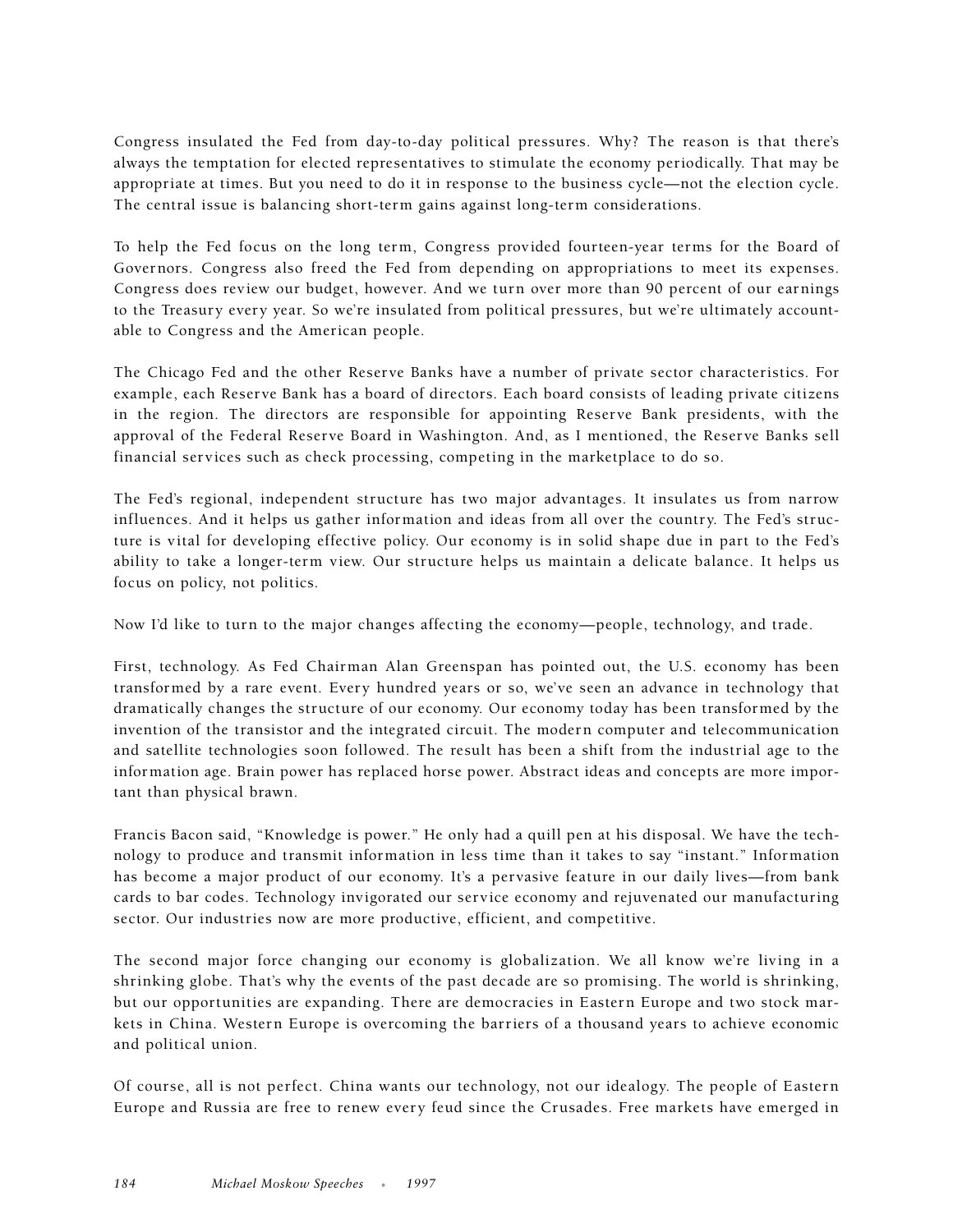many countries; political and religious freedom haven't always followed. Some suggest the U.S. has had more luck exporting "Baywatch" than democracy.

All this change has made many people apprehensive. But globalization has been around for a long time, just more so lately. John Maynard Keynes took advantage of transcontinental phone lines back in 1914 to make world-wide investments while sipping tea in his bed. "The internationalization of economic life is nearly complete," Keynes said back then.

Some also worry about the seeming instability of a global economy. Again, this is nothing new. Take the U.S. during the 1840s. Several U.S. states refused to pay off loans to British lenders following a severe recession. British investors were outraged. Even Charles Dickens got into the act. Part of Scrooge's nightmare in A Christmas Carol was seeing his solid British assets turn into a, quote, "mere United States security."

So globalization is nothing new. But the pace of change seems to have accelerated dramatically. What does this mean for American consumers and workers? Consider this: Mexican factories are manufacturing Korean TVs for American consumers. Or this: American workers are producing Japanese cars for shipment to European consumers. Globalization means change. It means more choices at better prices for American consumers. It means opportunities for many American workers, but major challenges for others in industries that are vulnerable.

It's not just products that are exported today, as you well know. It's services, too. India, for example, has a flourishing software industry. India's software writers are highly skilled and fluent in English. Major U.S. consulting firms, accounting firms, and law firms have offices all over the world.

The free flow of services extends to the executive office. Many of you recruit internationally. And, of course, your association includes many from outside the U.S.

That brings me to the third area of economic change—namely people…our work force. This is an area where you are the real experts. I'm interested in hearing your thoughts on current developments in this area. But let me set the stage by making some general comments.

It's become a cliche to say that technology and globalization are changing the nature of work. Workers need more skills and more knowledge to perform their jobs. This isn't new. It's been going on at least as long as I've been around. But there's some evidence that it's been accelerating in the last 10 years. One study found that the skills needed for jobs have increased across the board.

I've talked to a number of people who are concerned about the skills of workers, particularly those in high-tech industries. Just a few weeks ago, the Chicago Fed hosted a meeting of executives from high-tech companies to discuss the potential growth of high-tech in Illinois. The meeting was designed to cover a number of issues related to growth, such as the availability of capital. What was interesting was that most of the discussion focused on how hard it is to find people with the right skills and what college and universities should teach in their computer science curriculum.

The search for skilled workers isn't limited to white-collar fields. Many blue-collar positions now require more skills. A recent survey by the Michigan State University showed that 56 percent of bluecollar jobs required math skills; 26 percent required working with a PC.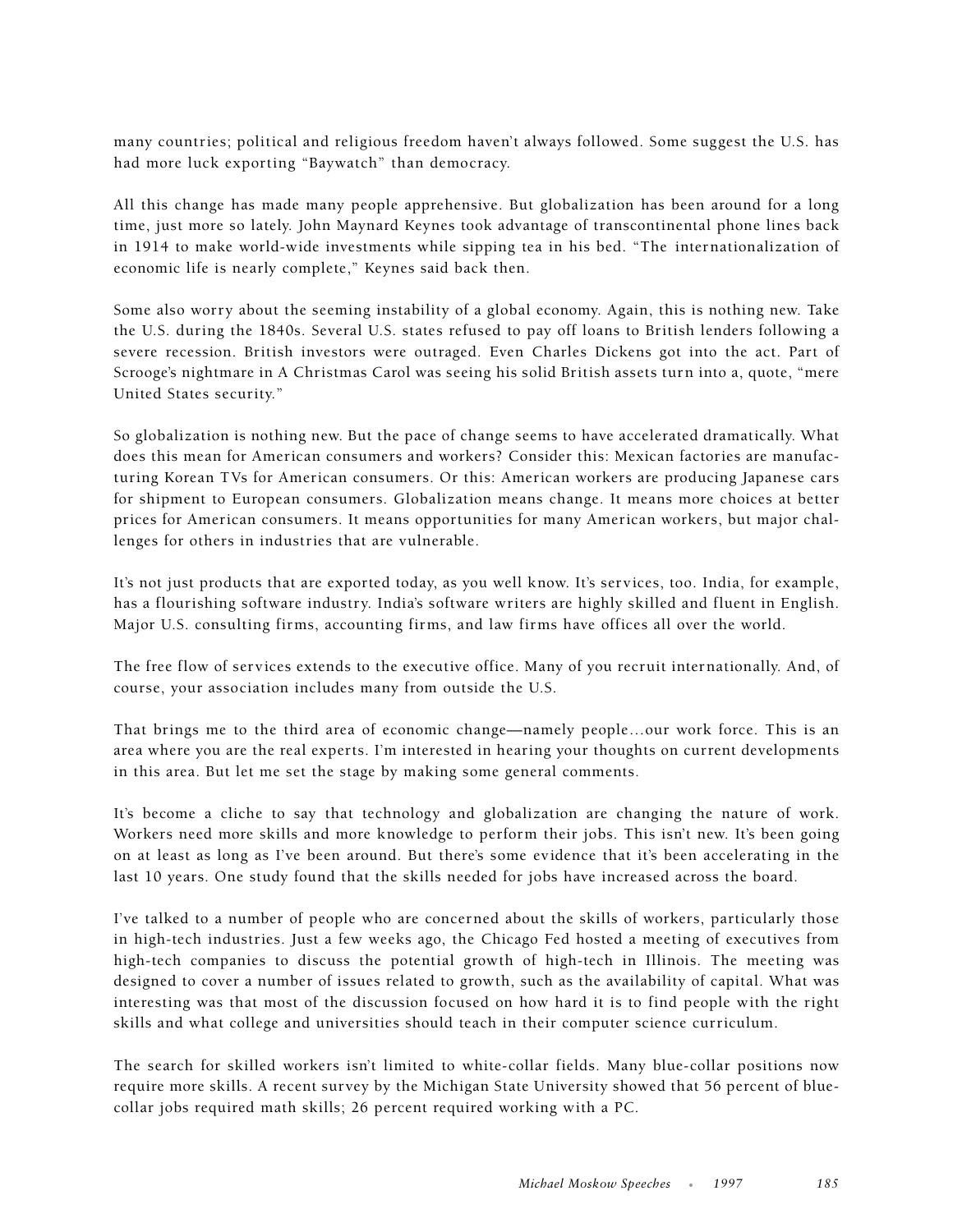So firms are looking for workers with high skill levels. They're also looking for more flexibility in hiring and keeping workers. This is a two-way street. In many cases, workers are looking for more flexibility in their jobs. Some workers don't want a full-time, 40-hour-per-week job. The result has been a large increase in the use of temp workers, a trend that's well-known to all of you. The temp industry has grown almost 12 percent a year since 1972.

Some are concerned that we're building a permanent underclass with no benefits or stability. But relatively few work as temps for long periods. The majority move to permanent jobs within a year.

Temps help to make labor markets more efficient. They may even help keep unemployment rates lower than they would be otherwise. And they help to open bottlenecks that contribute to inflationary pressures. This flexibility is a strength of our economy, unlike the more rigid barriers we see in some other countries.

Another highly publicized trend affecting the work force is "downsizing." We've heard a lot of concern about worker displacement lately. Displacement rates in the 1990s are not as high as they were during the recession of the early 1980s. But they are high when we consider how low the unemployment rate is.

Displacement is different than in the past because it's spread more evenly throughout the economy. Blue collar workers historically have been more vulnerable to displacement than other workers. Recently, though, white collar workers have been more likely to be laid-off than in the past. Certain industries have experienced substantial displacement. The financial, insurance, and real estate industries, for example, have seen displacement rates triple since 1980.

These changes seem to have created deep feelings of job insecurity. That seems to be especially true in those groups that are experiencing more displacement than in the past -high income earners and college graduates. This apparent insecurity is somewhat surprising. The unemployment rate is low, around 51 ⁄4 percent. Demand for labor has been quite strong and wages rose faster in 1996 than they did in '95.

This has made for some interesting discussions among policymakers. Typically, tight labor markets eventually lead to wage pressures. And wage hikes will fuel inflation if they increase faster than productivity. It seems that insecurity in the work force has helped to hold down wage pressures. Workers apparently have been willing to trade off higher wage increases in exchange for enhanced security. I'd be interested to hear your thoughts on this issue.

So those are the changes we're seeing. Now I'll switch to some changes I'd like to see…sort of a wish list for the 21st century. I could mention a lot of different ideas, but here are six items that would make my top ten list. I'll cover each one very briefly. I'll be glad to discuss them in more detail during the question-and-answer session.

My first wish is very much associated with my job. I want to see the Federal Reserve increase its focus on customers. That may sound a bit strange. What's the first thing that pops in your head when you think of the Federal Reserve? Money…Alan Greenspan…Interest rates. When we ask people what the Federal Reserve is, the results have been discouraging. Some people think the Fed is a game reserve or part of the U.S. Army. But I think regardless of what you associate with the Fed, it's probably not customer focus.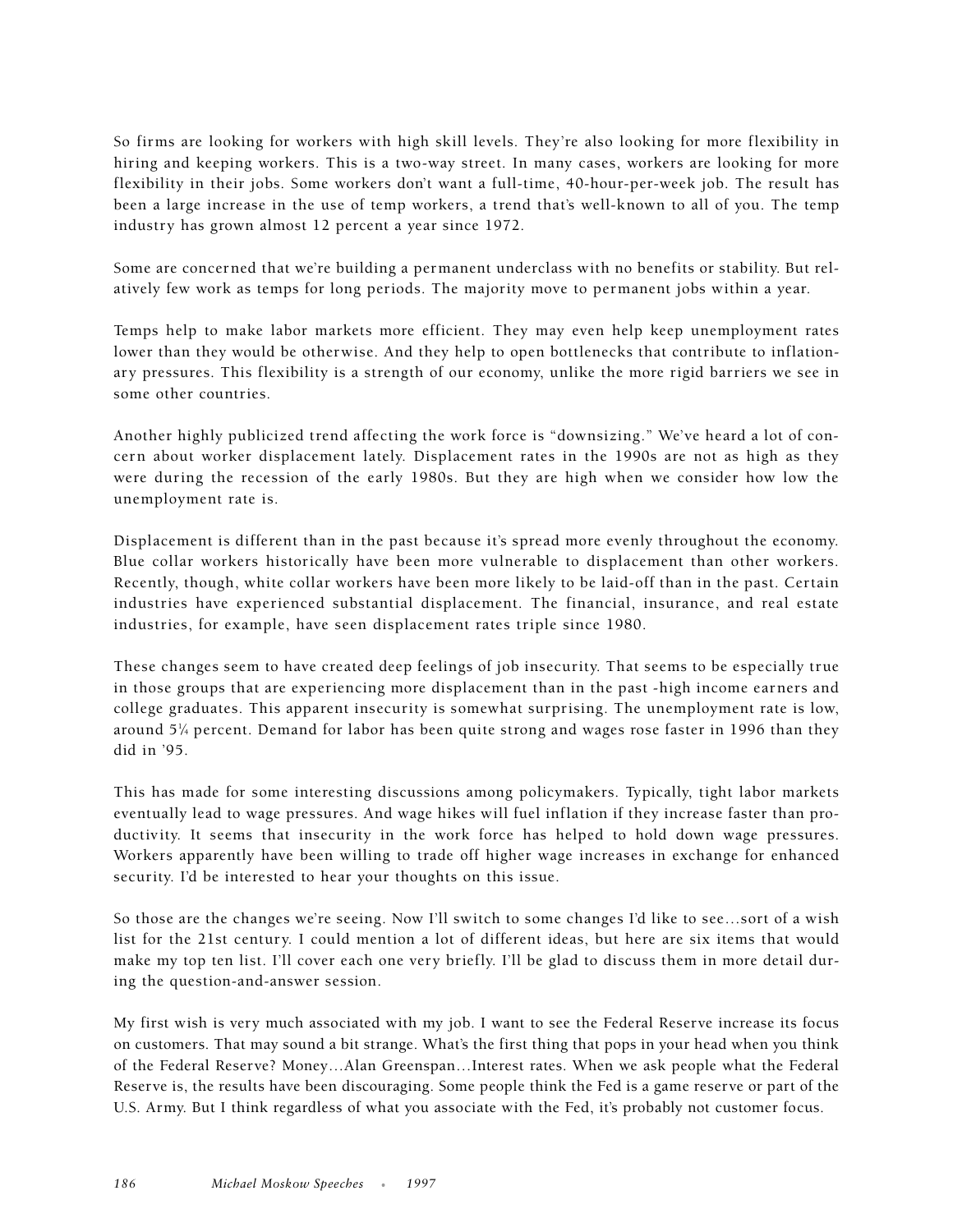It's certainly necessary for the private sector. It's a matter of survival. In the private sector, the customer is the judge, the jury, and, sometimes, the executioner. It's somewhat different for the Fed. Our bottom line is serving the public good. For example, some of the Fed's customers might want us to stop worrying about inflation. But that wouldn't be in keeping with our obligation to our most important customer—the public at large.

Customer focus can even help us supervise banks. We consider the banks we supervise to be stakeholders. Obviously, that doesn't mean we do whatever they want. It means that we work with them and listen to their ideas and concerns. The Fed and bankers have a common goal at the end of the day. We both want a safe and sound banking system. Listening to each other helps us reach our common goal.

That's why we need to focus on customers. It helps us do our jobs better. Customer focus can help in a lot of different ways. I can offer a personal testimony. I periodically visit bankers and other business leaders in the Midwest. I was out talking to a banker when he asked me why we didn't collate the notices we were sending to him. These are notices the Fed sends out to bankers to announce changes in regulations or new prices for financial services. These notices sometimes are very long, with many pages. It seems that these notices were being stuffed in envelopes page by page rather than being collated and stapled. Now maybe that's a small matter. But we were sending out hundreds of these notices to thousands of bankers every year. Each time we did, we were adding a bit of aggravation to somebody's life.

Well, needless to say, we now collate and staple our notices. Sometimes we have to aggravate bankers—we don't have a choice. But we should have a better reason than that.

There's a lesson to be learned there. Customer focus is all-important—even for a central bank.

That brings me to wish number two: I'd like to see consumers and businesses take advantage of electronic payments.

That's a goal that involves the Fed. People associated with a large bureaucratic organization are sometimes accused of being pencil pushers and paper shufflers. In a way, I guess the Fed would have to plead guilty. We do push a lot of paper. It's a particular kind of paper, though—checks and currency. We process checks, acting as a middleman between commercial banks. And we process currency, looking for counterfeits and destroying worn-out bills. The Chicago Fed processes some 6 million notes each day and shreds about 2 million of those bills because they're too worn out for further use. In fact, we produce so much shredded currency each day, we could fill up a basketball court high enough to cover up Shaquille O'Neal, with three feet to spare. And if all the checks we process daily were laid end-to-end, they would stretch from here to Las Vegas.

We're also heavily involved in electronic payments. For example, we provide banks with the services that make it possible to do things like direct deposit of paychecks and electronic payment of phone bills and utility bills.

I think the U.S. has a major opportunity to reduce its dependence on paper checks. When you think about it, they're a real anachronism in an era of ATMs, smart cards, and the Internet. Clearing checks is very labor intensive. It involves physically moving a piece of paper from one place to another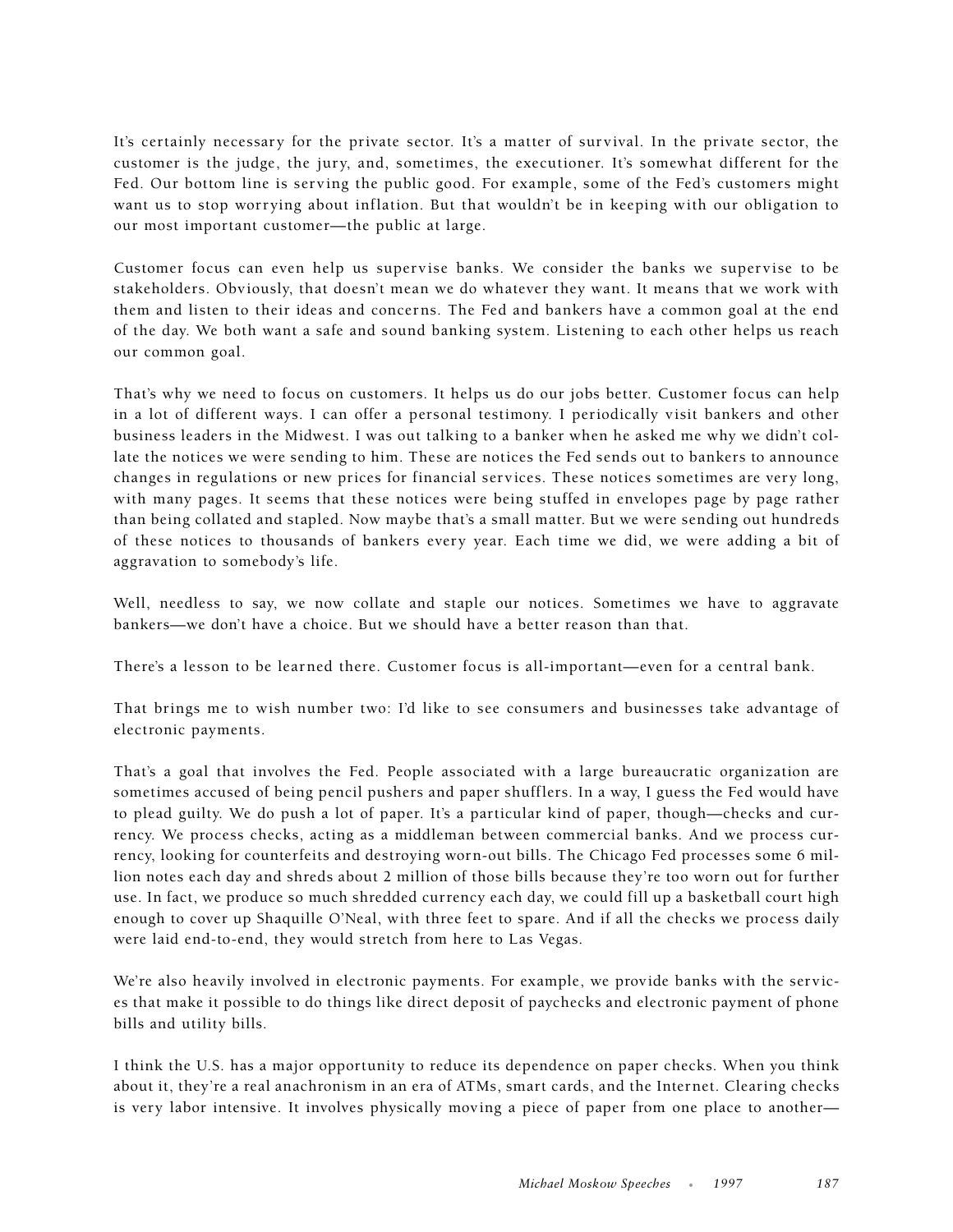sometimes across the country. Twelve people handle a paper check on average, from the time you write it until it gets back to you at the end of the month. So it's not surprising that a check transaction is two to three time more expensive than an electronic transaction. Some analysts have estimated that the U.S. could save \$100 billion per year by eliminating checks.

That's why I'd like to see the Fed's check processing business evaporate. I'd like to see everyone use electronics for payments even though check clearing generates a significant portion of our revenues. Reducing the flow of paper is a major goal for the Fed. It's very much in keeping with our mission to encourage a more efficient payments system.

Electronic payments have made some progress, but checks are still very popular. There are something like 65 billion written every year in the U.S. Consumers and businesses have been reluctant to give up on checks. I'm afraid we're well behind other developed countries in using electronic payments. I was in Europe a few months ago and I was struck by the popularity of electronic payments. You can see the difference in the statistics. How does the U.S. compare to other industrial nations? It's not even close. The U.S. uses electronic payments for about 22 percent of non-cash transactions. France averages 47 percent…Germany averages 78 percent…and the Netherlands averages 91 percent. So you can see, we have a long way to go.

My third wish is one you've heard a lot about in recent years—reducing the federal budget deficit. Everyone seems to agree that a balanced budget is a must, but they can't agree on how to get there.

The deficit for the last fiscal year was \$107 billion. That's a hard number to imagine. Let's put it this way. The ancient Egyptians used symbols for numbers. A thousand was represented by a lotus blossom…a hundred thousand was a tadpole…and one million was a man stretching his arms to the heavens in astonishment. So if ancient Egypt had a budget deficit like ours, their economists would have to draw that picture of an amazed man 100,000 times. Maybe an image depicting all that frustration is appropriate for the deficit.

Why is it important to reduce the budget deficit? Because it will improve our capacity to produce goods and services. We need investment in the economy to improve our productivity. The money the government borrows to meet its shortfall each year doesn't get invested in the private sector.

We've been dodging bullets for years because we've had a lot of investment money flow into the U.S. from overseas. But the level of investment in an economy is ultimately determined by domestic savings. We have to increase domestic savings to increase productivity. When the government spends more than it takes in, it's offsetting private savings. So the best way to increase domestic savings is to reduce the federal budget deficit.

There's been some progress in recent years. The deficit was five percent of GDP in 1992. Last year it was just under one and one half percent, the smallest its been since 1974. But the deficit is expected to increase this year and next year. So although we've made some good progress, we shouldn't be too comfortable yet. We've entered our seventh year of economic expansion. Ideally, we should be running a surplus when we're this far along in an expansion.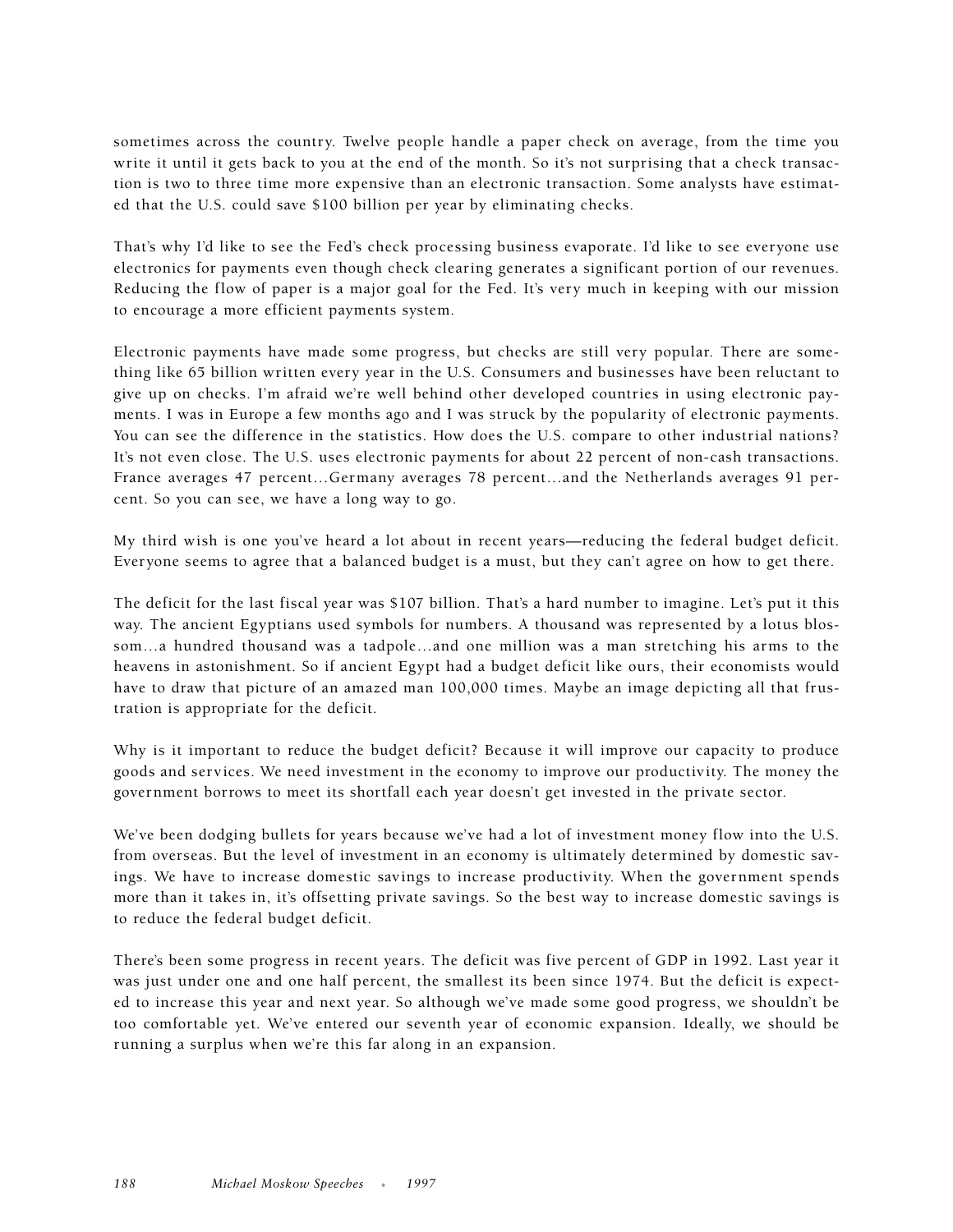To make the solution even more difficult — and urgent — Social Security is facing serious problems. Baby boomers will start retiring by 2010. The retired boomers will begin paying less in taxes and receiving more in benefits. We won't be ready to take care of them unless there are changes.

To quote that eminent economist, Yogi Berra, "When you're at a fork in the road, take it." We're at a fork. I realize it's a difficult political process, but the President and Congress have to resolve this issue. Their action—or lack of it—could have an impact for years to come.

Wish number four is to lower trade barriers. We need to truly open world markets and expand international trade and investment. Why? Because it reduces prices and increases choices for consumers.

Most countries seem to favor free trade, but no one wants to be the first to do it. That's why trade negotiations sometimes have the pace and warmth of a glacier. Yet, we've made significant progress in reducing tariffs and non-tariff barriers. 130 countries took part in the Uruguay Round. A technology agreement has been completed covering 90 percent of world trade. The agreement lowered tariffs on computer software, semi-conductors, and fax machines. A telecommunication agreement has been finished. And work is still being done on a financial services agreement.

The North American Free Trade Agreement has been a major step for Canada, Mexico, and the U.S. Now we need to extend NAFTA or negotiate separate free trade agreements with other Latin American countries, starting with Chile. This is an important time to move forward with these rapidly growing Latin American countries.

The United States has a major opportunity to increase trade and investment through APEC or the Asian Pacific Economic Conference Forum. APEC includes Pacific Rim countries ranging from Japan and Korea to Australia and New Zealand to China, Taiwan, and Hong Kong. Canada, Mexico, and the U.S. are also important Pacific Rim countries in APEC. APEC's goal is to have free trade in the region by the year 2010. Keep in mind that many developing countries in this Pacific Rim grouping are the fastest growing countries in the world and excellent markets for our products and services.

But, we have a lot more to do to bring the full benefits of free trade to people all over the world. It's like riding a bicycle; we need to keep peddling. We need to keep moving or we'll fall down. Some people will be adversely affected and we have an obligation to help these people adjust to ease their transition. But we can't stop progress because more people will benefit through wider choices and lower prices.

My fifth wish is equal economic opportunity for everyone…particularly opportunity for education and training. Some people haven't had the same opportunities that virtually all of us in this room have had. They haven't shared fully in these good economic times. They haven't been able to move up the economic ladder in the same way most of us have.

In cold economic terms, these human resources are not contributing to their full potential. And, therefore, our economy isn't reaching its potential. The economic pie isn't growing as fast as it could.

We need to find a way to solve this problem. Again, in cold economic terms, it's in everyone's selfinterest. In more human terms, it helps people contribute. In moral terms, it's the right thing to do.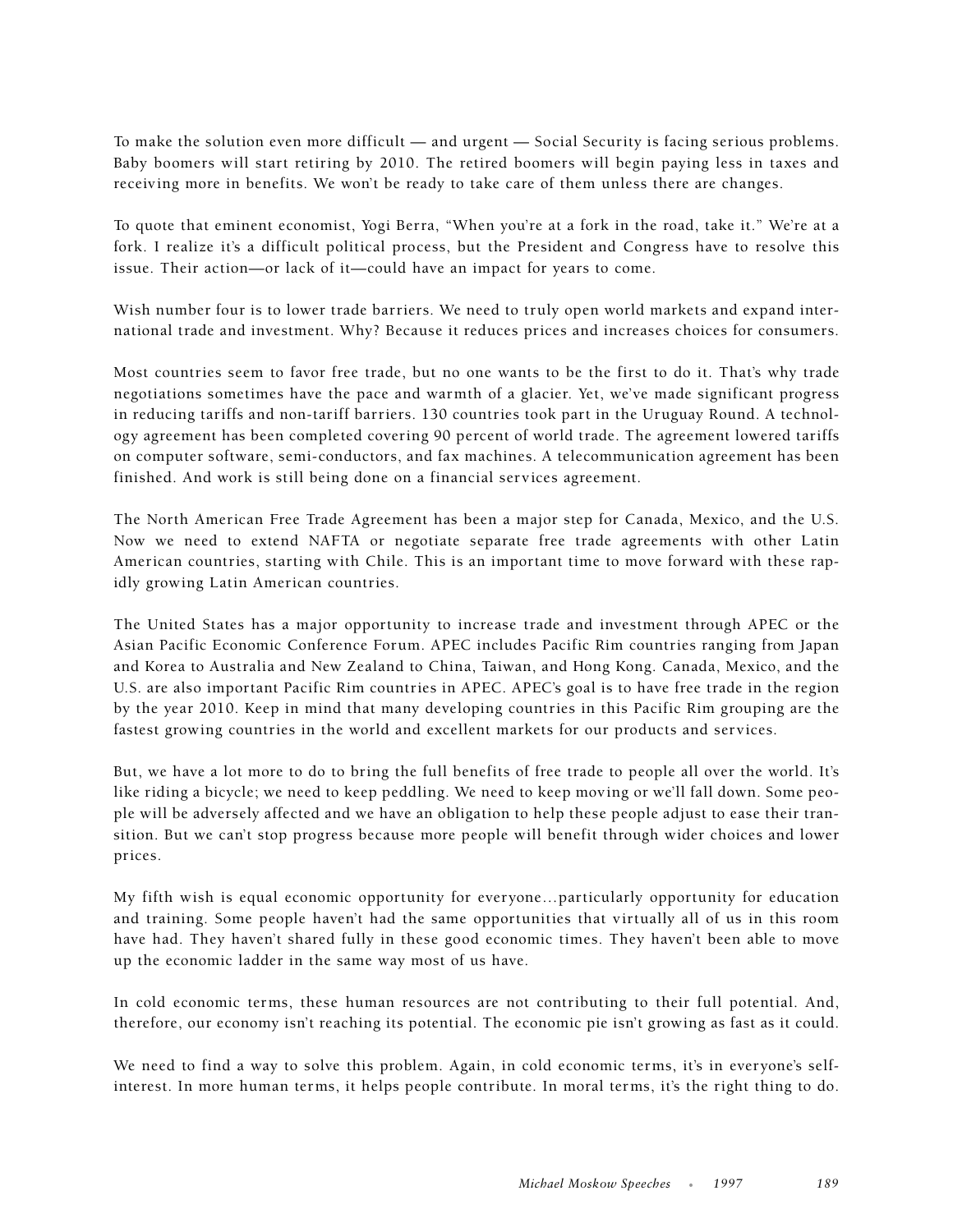The Chicago Fed recently completed a major study of the Midwest economy. We found one of the major issues that will affect the future of the Midwest is the education and training of workers, especially disadvantaged workers.

The problems of the educational systems in our big cities are well-known. The Midwest has been somewhat of an incubator for reform efforts from school finance reform in Michigan to a voucher program in Milwaukee. The Chicago school system has initiated a massive, wide-ranging effort under which the Mayor took control of the school system from the school hoard. There are many efforts underway, but they remain small in proportion to the number of students.

In my mind, a fundamental issue is imposing market discipline on public schools by allowing consumers to choose among alternatives. This has been tried on a limited basis, but most of these experiments have involved choices among public institutions. Do we need competition from the private sector to bring about meaningful reform? And should that choice include the ability to use public money to attend private schools? I think we need to address those fundamental questions if we are to reform our schools.

Another tough question is how to train disadvantaged workers. So far, training disadvantaged workers has been a lengthy and costly process.

Fortunately, there are a lot of innovative efforts in this area. One of the participants in our Midwest study described a relatively successful program in Chicago. Work force programs usually emphasize a strong dose of training before the worker starts a job. This alternative program stresses putting welfare recipients into some type of job environment quickly, with minimal prior training. After starting to learn the discipline of a job, the worker may be offered support services such as child care, counseling, and more extensive training. It seems that the best training is to get on the job as quickly as possible, especially for people who are still learning the value of education and training.

I don't pretend to have the answers on this issue. I'd be interested to hear your thoughts. But we need to find a way to provide all our citizens with the skills and opportunities they need to fully participate in Economic America.

My last wish is low inflation. Hardly a surprising wish coming from a central banker. But why do we think it's so important? Because a low inflation rate is the surest way over the long run to achieve a higher standard of living. That's the Fed's ultimate goal.

Some people see a trade-off. They'd be willing to accept higher inflation in exchange for faster economic growth. Wouldn't it be worth a bit more inflation to put thousands of people back to work? I wish it were that easy. In the long run, there's no trade-off. High inflation inevitably leads to fewer jobs.

The economy's potential is determined by two factors: population growth and productivity improvements. Those two things ultimately determine how fast the economy can grow. What if the Fed opened up the spigot to encourage faster growth? The answer is: We wouldn't see the desired increase in the flow of new jobs over time. But we would see a pickup in prices. And what starts as a trickle can quickly turn into a flood.